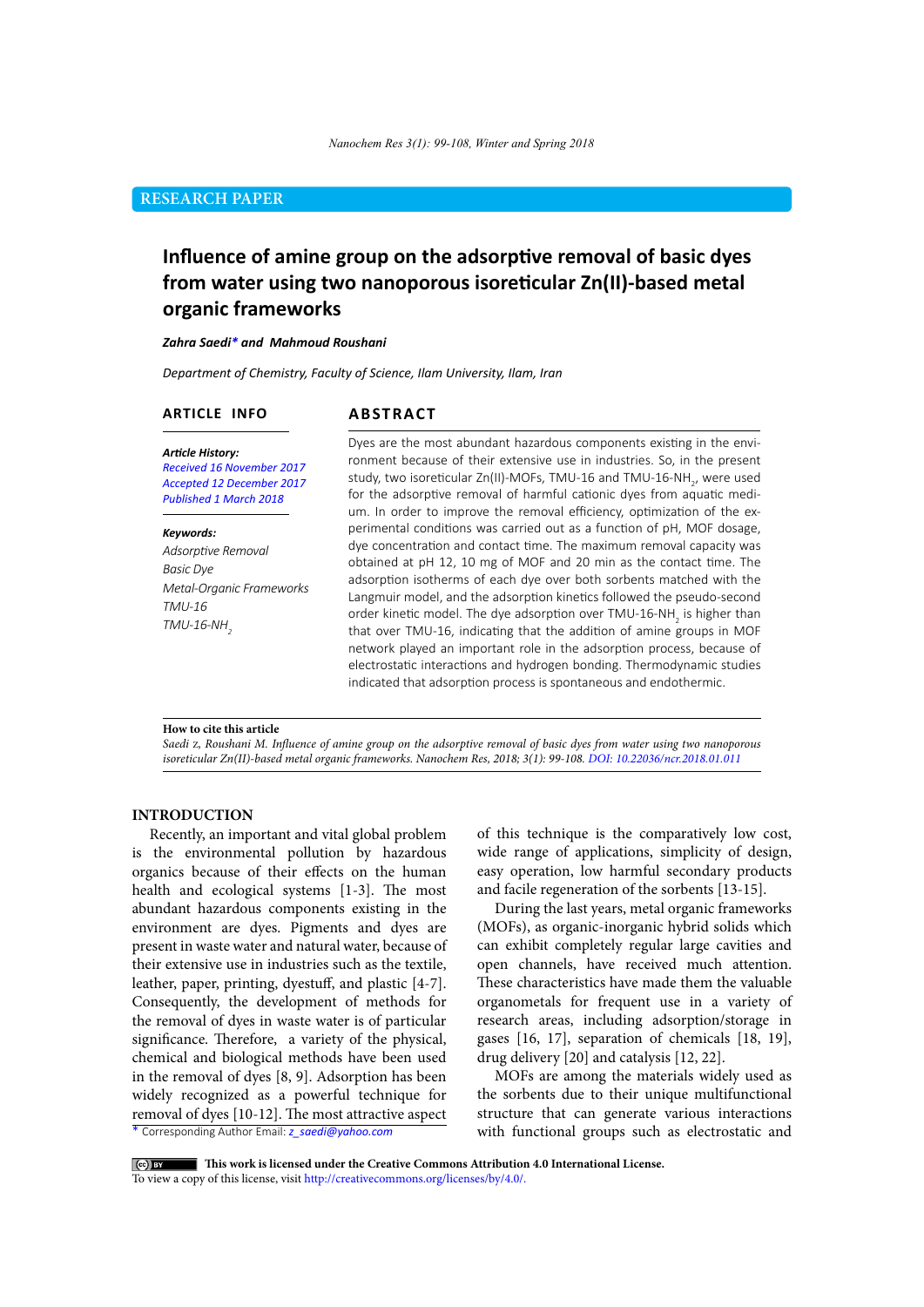hydrogen bonds [13, 23].

In 2010, Haque *et al*. reported the first dyes removal application of MOFs [24]. Then, they studied kinetics and thermodynamics parameters of methyl orange and methylene blue adsorption from aqueous solution with MOF-235 [25]. MIL-101(Al) and MIL-101-NH<sub>2</sub>(Al) have been used for adsorptive removal of methylene blue and methyl orange from aqueous solutions in order to observe the effect of the amine groups on the sorption behavior [26].

The aim of this work is to introduce the efficient sorbents for significant removal of hazardous dyes from aqueous media, and understand the influence of amine functionalization on the adsorption capacity of cationic dyes. Two isoreticular porous  $Zn(II)$ -MOFs (TMU-16 and TMU-16-NH<sub>2</sub>) have been applied as sorbents. Chemical structures of dyes used in this work are displayed in the Table S1. Cationic dyes are dyes with basic role in the reaction and usually negative charged unites. These dyes can change the color of water and highly influence the water quality.

The effect of various parameters including pH, contact time, dye concentration and the amount of sorbent on the removal process are also investigated.

# **EXPERIMENTALS**

#### *Materials and methods*

All materials were purchased from commercial suppliers (Sigma-Aldrich and Merck Company), and used without further purification. X-ray powder diffraction patterns were performed using a Philips X'pert diffractometer with an X-Ray tube anode Co  $(\lambda=1.78897 \text{ Å})$ . An ECS 4010 CHNS made in Costech Italy was used to elemental analyses (carbon, hydrogen, and nitrogen). FT-IR spectra (4000–400 cm−1) using KBr pellet were recorded by VERTEX 70 FT-IR spectrometer. Surface area analysis and textural parameters were measured by Belsorp MiniII Japan instrument. Thermogravimetric analyzer TGA-50 (Shimadzu Japan) was used to thermogravimetric analysis (TGA). A Shimadzu UV-1800 spectrophotometer was applied to determine the dye concentrations.

## *Synthesis of MOFs*

Isoreticular porous TMU-16 and TMU-16- NH<sub>2</sub> were prepared according to the reported procedure [27]. TMU-16 and TMU-16-NH<sub>2</sub> were synthesized using a bipyridyl-type ligand (4 bpdh) mixed into two dicarboxylate homologous

ligands, 1,4-benzenedicarboxylic acid  $(H_2BDC)$ and 2-amino-1,4-benzenedicarboxylic acid  $(NH_2 - )$ BDC), respectively. Syntheses of TMU-16 or TMU-16-NH<sub>2</sub> were carried out in 2 steps: firstly, preparation of 4-bpdh and then preparation of TMU-16 and TMU-16-NH<sub>2</sub>. 4-bpdh was synthesized according to the method reported earlier [28]. Briefly, preparation of TMU-16;  $\text{Zn}(\text{NO}_3)_2$ .6H<sub>2</sub>O, 4-bpdh and H<sub>2</sub>BDC were performed in a molar ratio of 1:0.5:1 and were dissolved in 15 mL of DMF as solvent. Then, the resulted solution was transferred into an autoclave and heated at 115 °C in oven for 3 days. TMU-16-  $NH<sub>2</sub>$  was also prepared using the same procedure using  $NH_2$ -BDC at a lower temperature (80 °C). Obtained crystals were washed by DMF and dried in a vacuum at  $150^{\circ}$ C for 24 h.

#### *Removal studies*

Dye removal capacity of TMU-16 and TMU-16-  $NH<sub>2</sub>$  was evaluated by adsorption measurements. Initially, an aqueous stock solution of each cationic dye (1000 mg L-1) was prepared in 100 mL of deionized water. By consecutive dilution with deionized water,  $1-30$  mg  $L^{-1}$  standard solutions of dyes were prepared. Calibration curves for each dye was obtained from the spectra of the standard solutions using the maximum absorbance at Optimization experiments were performed in order to fix the effective parameters of adsorptive removal, such as pH, mass of MOFs and sorption time. Before the addition of the MOFs (5-30 mg) into 10 mL of aqueous solutions of each dye at the concentration of 20-200 mg  $L<sup>-1</sup>$ , the pH (1-12) was adjusted by dropwise addition of 0.1 M HCl or 0.1 M NaOH, respectively. Solutions were stirred for 5-60 min by magnetic stirrer at room temperature. Then, the sorbents were separated with centrifuging at 5000 rpm for 10 min. The final concentration of each dye in the solution phase was determined by UV-Vis spectrophotometer. The adsorptive amount of dyes was computed by equation 1:

$$
q = \frac{C_i - C_f}{W}V\tag{1}
$$

where  $q$  (mg  $g^{-1}$ ) is the amount of dye adsorbed per gram of MOF,  $C_i$  (mg L<sup>-1</sup>) and  $C_f$  (mg L<sup>-1</sup>) are concentrations of dye before and after removal, respectively. W (mg) is the mass of MOF and V (mL) is the volume of work solution [29].

Adsorption capacity, as an important factor to show the efficiency of sorbents, was calculated from

> *Nanochem Res 3(1): 99-108, Winter and Spring 2018*  $\left($ <sub>c</sub>o $\right)$  by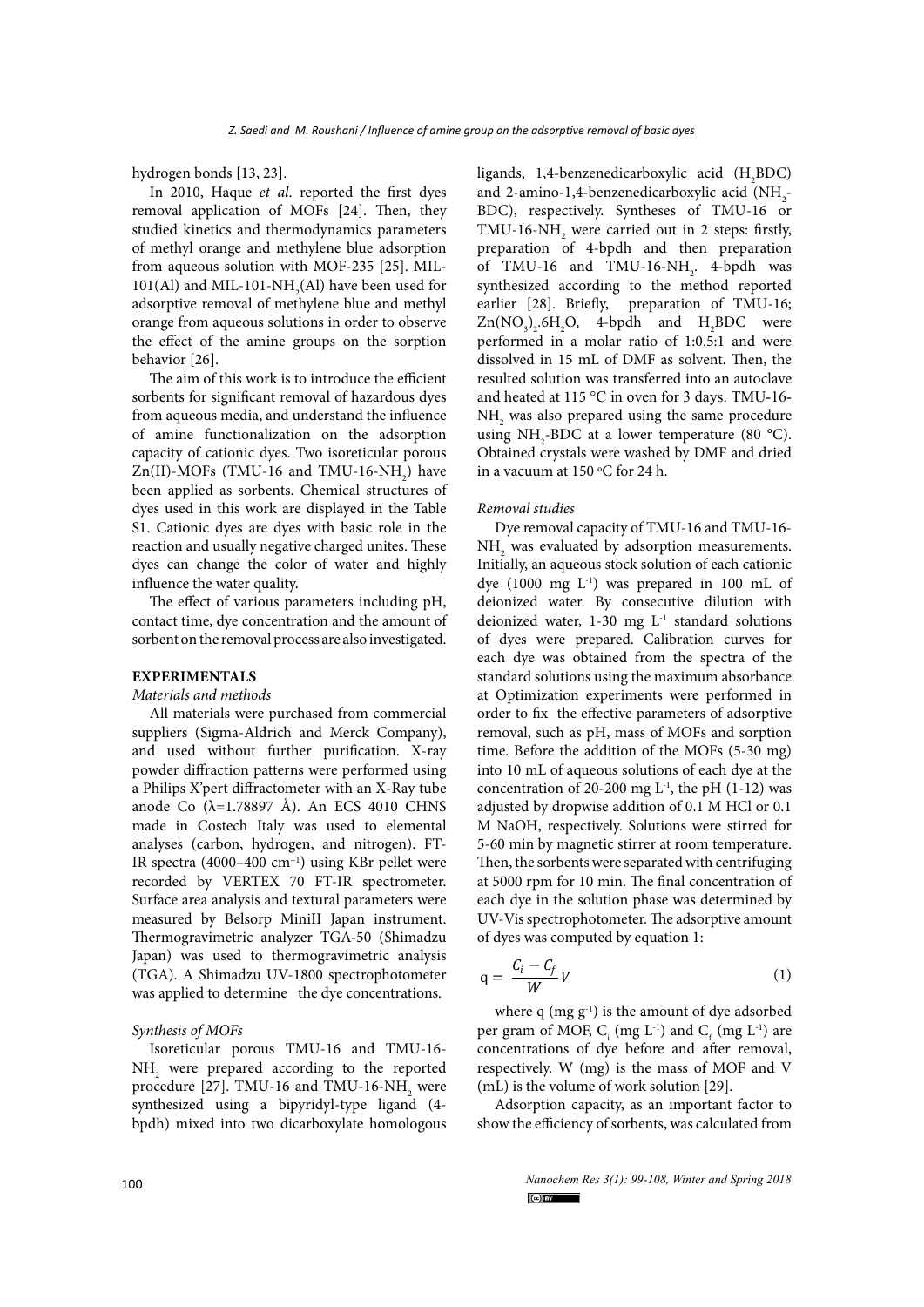Langmuir adsorption isotherm. Pseudo-second order kinetic model was employed to designate the kinetics of dyes adsorption. Thermodynamic functions like change in Gibbs free energy (∆G), change in enthalpy (∆H) and change in entropy (∆S), were determined from van't Hoff equation.

## **RESULT AND DISCUSSION**

# *Characterization of MOFs*

The synthetic MOFs were characterized by X-ray diffraction (XRD). XRD patterns of the synthesized MOFs are shown in Fig. S1. Comparing XRD patterns with previously reported results confirmed the formation of TMU-16 and TMU-16-NH<sub>2</sub>.

# *Removal of dyes*

# *Effect of the pH of solution*

Generally, a number of different interactions between sorbent and adsorptive, such as electrostatic, acid-base, hydrogen bonding and  $\pi-\pi$  stacking interactions could be observed in adsorptive removal of dyes over MOFs [13]. It

is well-known that adsorption of dyes is highly dependent on the pH of solution. Thus, the UV-Vis spectra of solution with 20 mg  $L^{-1}$  concentration of each dye at acidic and basic conditions at 300~800 nm were recorded (Fig. S2). Recorded UV-Vis spectra of dyes confirmed that the change of the initial pH of solution has a small effect on and the structure of dyes remains stable under changes of the pH of solution. At low pH, adsorption of cationic dyes over the sorbents decreases, but at high pH, the adsorption amount of dyes over the MOFs increases. These are attributed to the surface charges on MOFs. Table 1 shows the effect of pH on the removal of each dye. Due to the electrostatic interaction between negative surface of MOFs and positive charge of cationic dyes, the maximum adsorption of dyes was obtained at basic condition at pH=12.

The high adsorption of dyes over sorbents at basic conditions could be explained by Zeta potential measurements (Fig. 1). The decrease of Zeta potential suggested that the density of negative

Table 1. Influence of various experimental parameters including pH, amount of MOF, dye concentration Table 1. Influence of various experimental parameters including pH, amount of MOF, dye concentration<br>and contest time on adcorptive removal by TMU-16 and TMU-16 NH and contact time on adsorptive removal by TMU-16 and TMU-16-NH .

|                         | <b>TMU-16</b>   |                 |                |            | TMU-16-NH <sub>2</sub> |     |                |            |  |  |
|-------------------------|-----------------|-----------------|----------------|------------|------------------------|-----|----------------|------------|--|--|
|                         | q $(mg g^{-1})$ |                 |                |            | $q$ (mg $g^{-1}$ )     |     |                |            |  |  |
| Parameters              | <b>TBO</b>      | SO <sub>1</sub> | <b>JGB</b>     | <b>BCB</b> | <b>TBO</b>             | SO. | JGB            | <b>BCB</b> |  |  |
| pH                      |                 |                 |                |            |                        |     |                |            |  |  |
| $\mathbf{1}$            | 0.5             | 0.5             | 1.5            | 1.4        | 0.9                    | 1.1 | 2.3            | 1.8        |  |  |
| $\mathfrak{Z}$          | 2.65            | 1.2             | 1.6            | 1.65       | 3.3                    | 1.2 | 2.35           | 2.3        |  |  |
| 5                       | 2.8             | 1.4             | 1.95           | 1.9        | 4.4                    | 1.3 | 2.5            | 2.6        |  |  |
| $\overline{7}$          | $\overline{4}$  | 1.6             | $\overline{c}$ | 2.03       | 5.3                    | 2.2 | 3.1            | 3.15       |  |  |
| 9                       | 4.8             | 1.8             | 3              | 2.9        | 6                      | 2.5 | 3.5            | 3.7        |  |  |
| 12                      | 5.5             | $\overline{4}$  | 3.9            | 3.85       | 6.2                    | 4.2 | 4.9            | 5          |  |  |
| Amount of MOF (mg)      |                 |                 |                |            |                        |     |                |            |  |  |
| 5                       | 3.5             | 3               | 2.2            | 3.3        | 4.25                   | 3.3 | 2.4            | 3.5        |  |  |
| 10                      | 4.3             | 4.2             | 3.7            | 4.15       | 5.6                    | 4.7 | $\overline{4}$ | 4.5        |  |  |
| 15                      | 5               | 5.1             | 5 <sup>5</sup> | 4.4        | 6                      | 6.2 | 6              | 5          |  |  |
| 20                      | 5.6             | 5.8             | 5.4            | 5.7        | 6.2                    | 6.4 | 6.2            | 6.2        |  |  |
| 25                      | 5.8             | 6               | 5.5            | 5.85       | 6.2                    | 6.4 | 6.2            | 6.2        |  |  |
| 30                      | 6               | 6.15            | 5.7            | 6          | 6.2                    | 6.4 | 6.2            | 6.2        |  |  |
| Dye concentration (ppm) |                 |                 |                |            |                        |     |                |            |  |  |
| 20                      | 1.8             | 2               | 1.9            | 1.8        | 2.5                    | 1.5 | 2.5            | 3.5        |  |  |
| 50                      | $\overline{4}$  | $\overline{4}$  | 8              | 3.8        | $7\overline{ }$        | 6   | 5              | 12         |  |  |
| 80                      | 8               | 7.3             | 11.5           | 6          | 10.5                   | 7.5 | 10.5           | 15         |  |  |
| 100                     | 9               | 9               | 13             | 9          | 12                     | 9   | 12             | 18         |  |  |
| 150                     | 10              | 13              | 16             | 12.5       | 14                     | 10  | 10.5           | 25         |  |  |
| 200                     | 12              | 15              | 16.4           | 15.2       | 16                     | 12  | 11             | 24         |  |  |
| Contact time (min)      |                 |                 |                |            |                        |     |                |            |  |  |
| 10                      | 1.5             | 0.8             | 2              | 2.8        | 2.5                    | 1.5 | 2.2            | 3          |  |  |
| 20                      | 4.2             | 3               | 4.3            | 5.2        | 5                      | 4.2 | 4.7            | 5.5        |  |  |
| 30                      | 4.4             | 3.3             | 4.4            | 5.3        | 5.2                    | 4.3 | 4.75           | 5.5        |  |  |
| 40                      | 4.5             | 3.3             | 4.5            | 5.3        | 5.2                    | 4.3 | 4.75           | 5.5        |  |  |
| 50                      | 4.6             | 3.3             | 4.5            | 5.3        | 5.3                    | 4.4 | 4.75           | 5.5        |  |  |
| 60                      | 4.8             | 3.5             | 4.8            | 5.3        | 5.4                    | 4.4 | 4.8            | 5.6        |  |  |
| TBO: Toluidine Blue O   |                 |                 |                |            |                        |     |                |            |  |  |

SO: Safranin O

JGB: Janus Green B

BCB: Brilliant cresyl Blue

*Nanochem Res 3(1): 99-108, Winter and Spring 2018* 101 **101 101**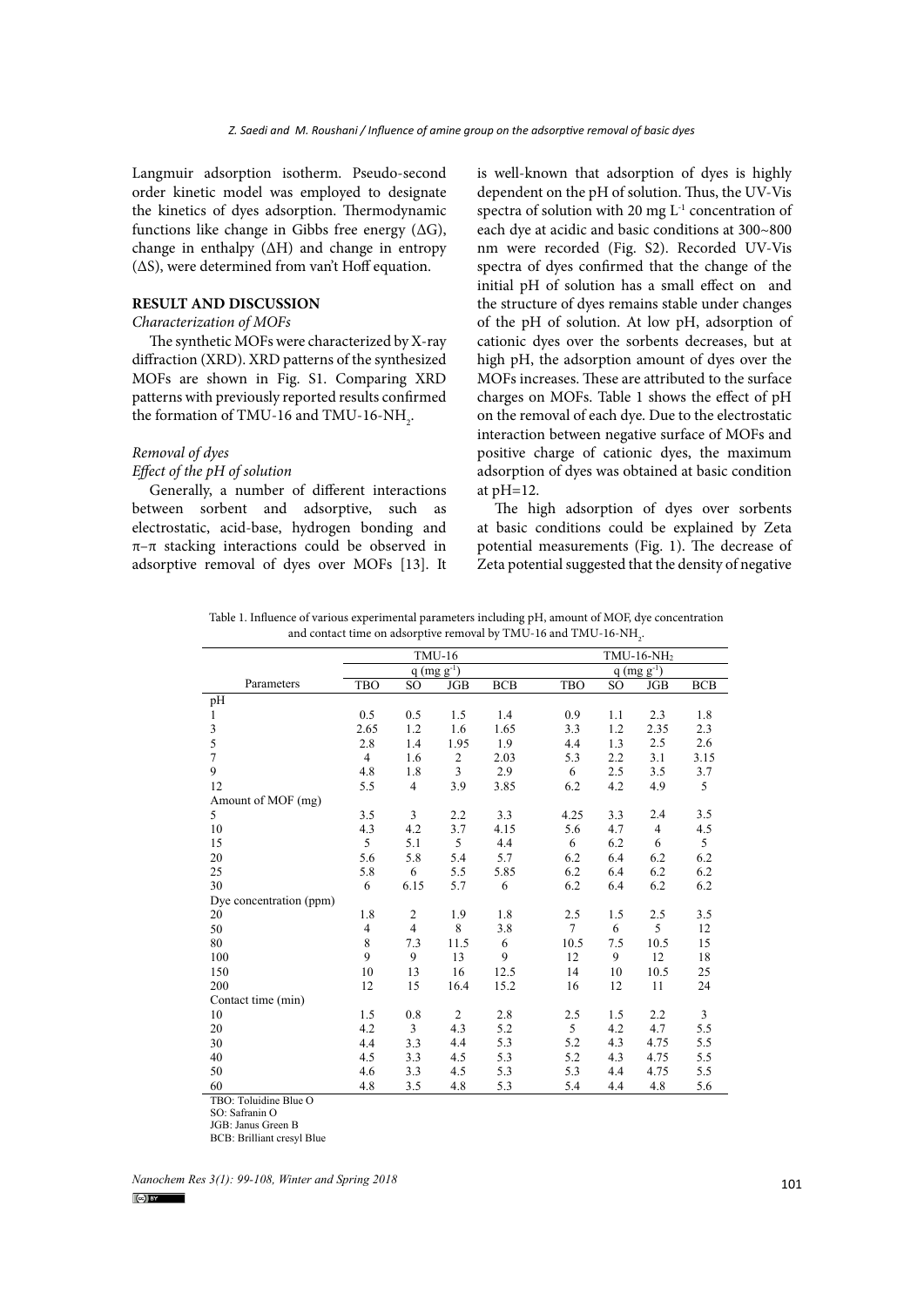charge over adsorbents increases with increasing the pH of solution. In the basic pH, the sorbents were covred by a layer of negative charge, therefore, capacity of removal is increased by decreasing the Zeta potential.

# *Effect of the MOF amount*

The effect of the sorbent amount on adsorption capacity of dyes was studied in the range of 5-30 mg. Results are shown in Table 1. Initially, adsorption of each dye is proportional to the increase in the sorbent amount. As expected, availability to the surface area increases the adsorption of dyes. Gradually, removal of dyes varied with increasing the MOF dosage from 10 to 30 mg. This fact could be attributed to the overlapping or aggregation of sorption sites that decrease the available total sorption surface area for dyes molecules. Based on the results, 10 mg of sorbents was chosen as the optimum amount.

#### *Effect of the dye concentration*

Dye concentration showed a significant effect on the dye adsorption over MOFs. At first, due to increase in driving force of the concentration gradient, dye removal for both sorbents increased significantly with increasing the dye concentration, as indicated in Table 1. In high concentrations of dyes, adsorption of dyes did not significantly change, due to the aggregation of dyes around the adsorption sites.

#### *Effect of the contact time*

Contact time between dyes and MOFs is one of the important parameters affecting on the performance of removal processes. Obtained results are shown in Table 1. The adsorption of the cationic dyes was firstly increased with contact time. Based on the results, increase of the contact time from 20 to 60 min did not change the adsorption of each dye significantly. These results ascribed to accumulation of the dye molecules around the active sites of MOFs. The UV-Vis absorption spectra of the dyes solution during the adsorption over MOFs at optimum conditions are shown in Fig. S3.

However, the dye adsorption over TMU-16-  $NH<sub>2</sub>$  is higher than that over TMU-16, indicating that the addition of amine groups into the MOF network played an important role in adsorption due to ability of  $NH<sub>2</sub>$  function to formation of hydrogen bonds.

#### *Kinetic studies*

Information about the rate and mechanism of adsorption was obtained from the adsorption kinetic studies. The kinetic parameters are required for better modeling and designing of an adsorption process,. Pseudo-second order kinetic model (Eq. 2) was used for adsorption of dyes over TMU-16 and TMU-16-NH<sub>2</sub>;

$$
\frac{t}{q_t} = \frac{1}{k_2 q_e^2} + \frac{1}{q_e} t \tag{2}
$$

where  $q_{e}$  and  $q_{t}$  (mg  $g^{-1}$ ) are the amounts of dyes adsorbed over sorbent at equilibrium and t time,  $k_2$  (g mg<sup>-1</sup> min<sup>-1</sup>) is the pseudo-second order rate constant [30]. Kinetic data were well fitted to the pseudo-second order kinetic model due to the good calculated correlation coefficients, as indicated



Fig. 1. Zeta potential curves of TMU-16 ( $\Box$ ) and TMU-16-NH<sub>2</sub> ( $\blacksquare$ ) at various pHs.

*Nanochem Res 3(1): 99-108, Winter and Spring 2018*  $\left($ <sub>c</sub>o $\right)$  by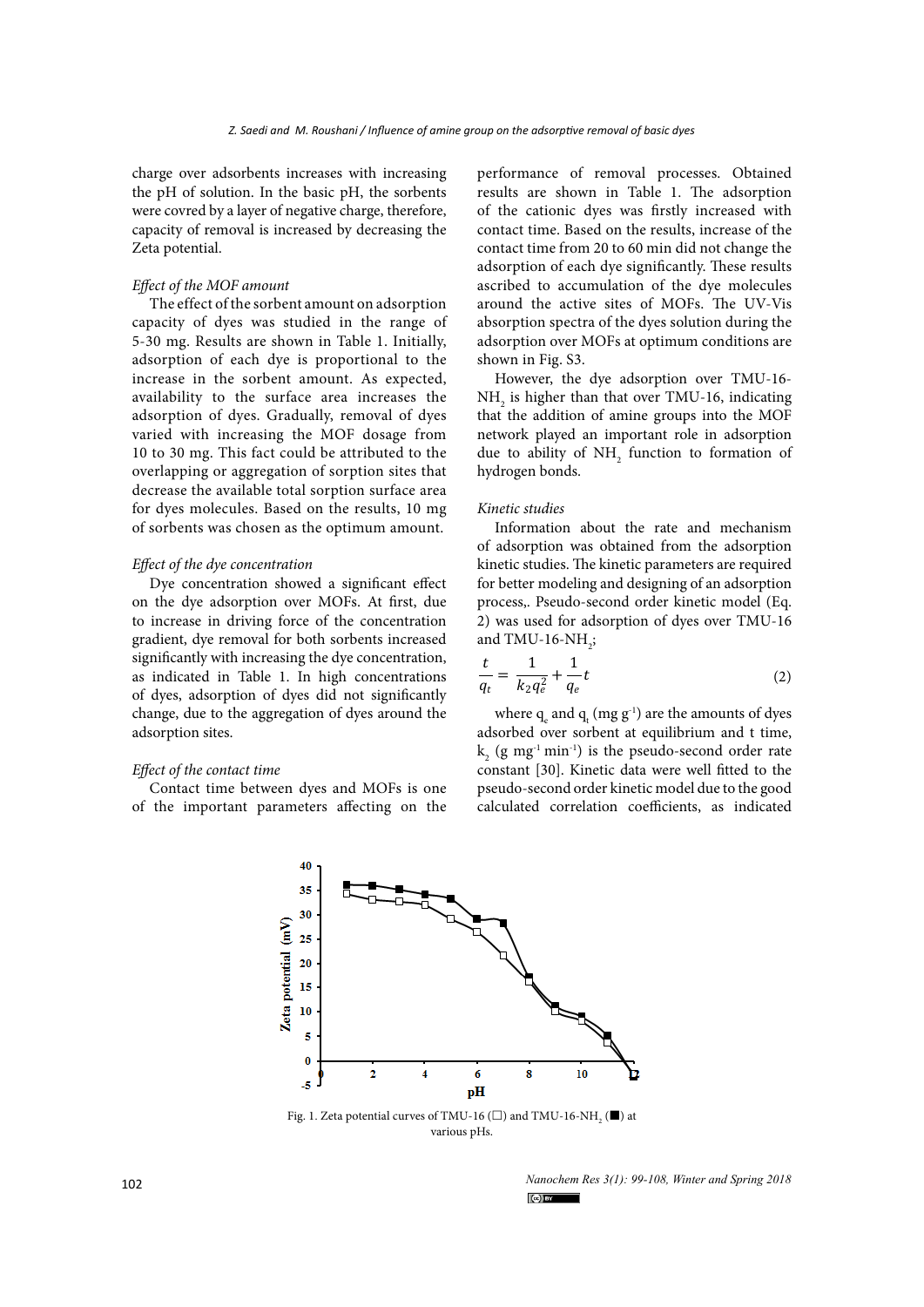in Fig. 2. The pseudo-second order rate constants were determined for each dye, and are summarized in Table 2.

#### *Thermodynamic studies*

Langmuir model was used to deduce the effect of the grafting amine groups on the adsorption behavior. The adsorption capacity was calculated using the linear form of Langmuir equation:

$$
\frac{C_e}{q_e} = \frac{C_e}{q_0} + \frac{1}{q_0 b} \tag{3}
$$

where  $q_e$ (mg  $g^{-1}$ ) is the amount of dyes adsorbed at equilibrium,  $C_e$ (mg  $L^{-1}$ ) is the concentration at equilibrium,  $q_0$ (mg g<sup>-1</sup>) is the maximum adsorption,

and *b* is the Langmuir constant  $(L mg<sup>-1</sup> or L mol<sup>-1</sup>)$ [29].

After adsorption for 12 h, adsorption isotherms were obtained at 25  $\degree$ C, and results are shown in Fig. 3 and Table 3.

When amine groups are added to the network of MOFs, hydrogen bonding plays an important role in increase of adsorption ability of MOFs [13]. Adsorption capacity of each dye over TMU-16-NH<sub>2</sub> is higher than that over TMU-16. These dyes contain sulfur, nitrogen or oxygen atoms participating in hydrogen bonding with grafted amine groups in TMU-16-NH<sub>2</sub>.

Comparison maximum dye capacity over these MOFs with reported data in the adsorptive removal

and TMU-16-NH $_{\mbox{\tiny 2}}.$  Table 3 Langmuir parameters for the adsorption of dyes over  $\frac{1}{\sqrt{1-\frac{1}{\sqrt{1-\frac{1}{\sqrt{1-\frac{1}{\sqrt{1-\frac{1}{\sqrt{1-\frac{1}{\sqrt{1-\frac{1}{\sqrt{1-\frac{1}{\sqrt{1-\frac{1}{\sqrt{1-\frac{1}{\sqrt{1-\frac{1}{\sqrt{1-\frac{1}{\sqrt{1-\frac{1}{\sqrt{1-\frac{1}{\sqrt{1-\frac{1}{\sqrt{1-\frac{1}{\sqrt{1-\frac{1}{\sqrt{1-\frac{1}{\sqrt{1-\frac{1}{\sqrt{1-\frac{1}{\sqrt{1-\frac{1}{\sqrt{1-\frac{1}{\sqrt{1-\frac{1}{\sqrt{1-\frac{1}{\sqrt{1-\frac{1$ Table 2 Pseudo-second order kinetics parameters for dyes adsorption over TMU-16 TMU-16 and TMU-16-NH<sub>2</sub>.

|                                               |        | $TMU-16-NH2$   | TMU-16  |                |  |  |
|-----------------------------------------------|--------|----------------|---------|----------------|--|--|
| Dyes                                          | $k^*$  | $\mathsf{R}^2$ | k٠      | $\mathsf{R}^2$ |  |  |
| Toluidine Blue O                              | 0.0073 | 0.989          | 0.00118 | 0.996          |  |  |
| Safranin O                                    | 0.0081 | 0.978          | 0.0051  | 0.997          |  |  |
| Janus Green B                                 | 0.0052 | 0.999          | 0.0111  | 0.998          |  |  |
| <b>Brilliant Cresyl Blue</b>                  | 0.0087 | 0.999          | 0.0085  | 0.989          |  |  |
| $\gamma$ g mg <sup>-1</sup> min <sup>-1</sup> |        |                |         |                |  |  |



 $NH<sub>2</sub>$  and (b) TMU-16. Fig. 2. Plots of pseudo-second order kinetics of dyes adsorption over (a) TMU-16-

<sup>103</sup> *Nanochem Res 3(1): 99-108, Winter and Spring 2018*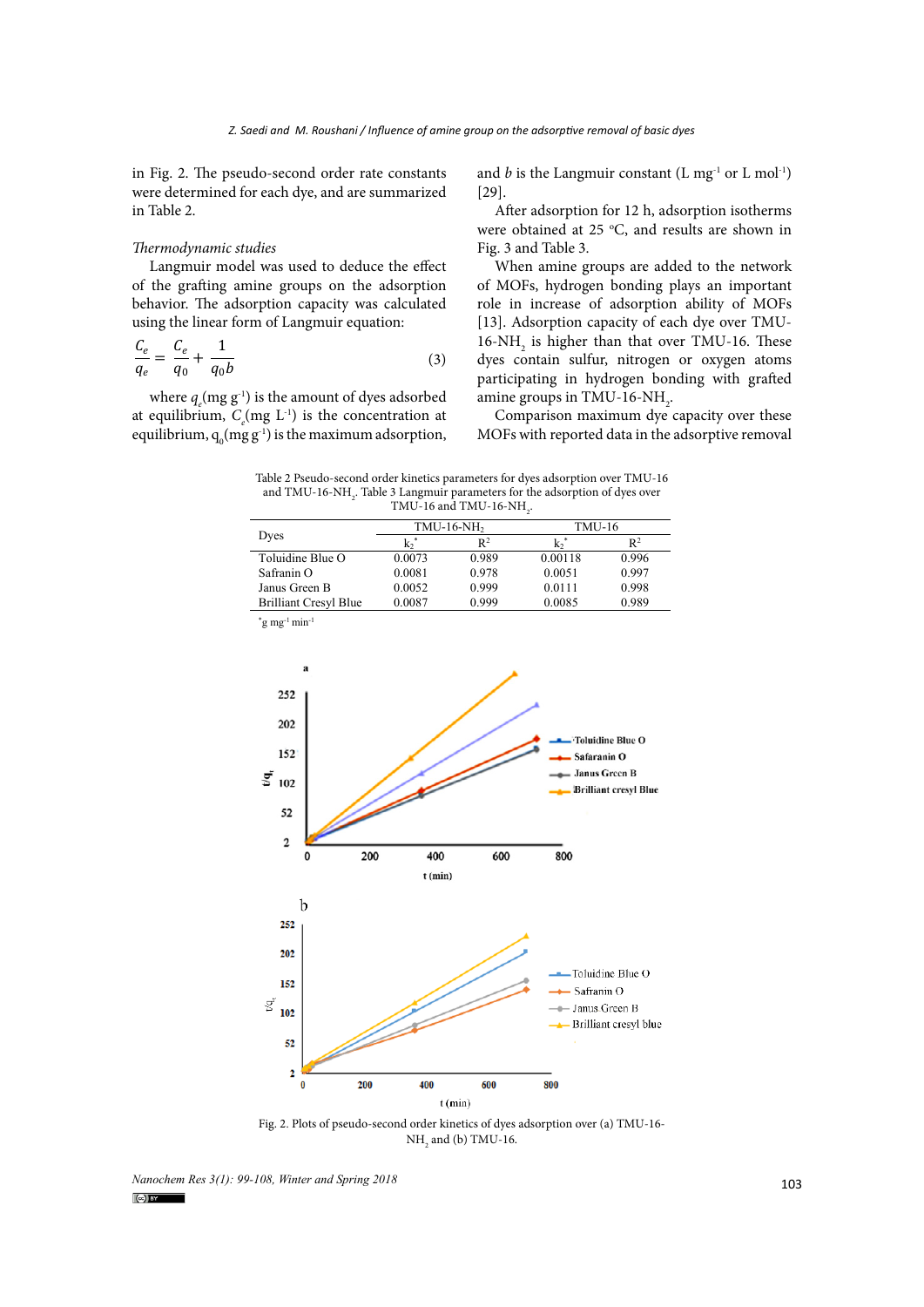|                                                                 | TMU-16-NH <sub>2</sub>                        |                   |         |       |                                         | <b>TMU-16</b> |                                   |                                              |                         |       |         |       |
|-----------------------------------------------------------------|-----------------------------------------------|-------------------|---------|-------|-----------------------------------------|---------------|-----------------------------------|----------------------------------------------|-------------------------|-------|---------|-------|
| Dyes                                                            |                                               | 298               |         | 308   | 318                                     |               | 298                               |                                              | 308                     |       | 318     |       |
|                                                                 | $q_0^a$                                       | $b^b$             | $q_0^a$ | $b^b$ | $q_0^a$                                 | $b^b$         | $q_0^a$                           | $b^b$                                        | $q_0^a$                 | $b^b$ | $q_0^a$ | $b^b$ |
| Toluidine Blue O                                                | 610                                           | 0.63              | 792     | 1.01  | 919.12                                  | 2.87          | 534.5                             | 0.63                                         | 645.62                  | 0.92  | 829.23  | 1.44  |
| Safranin O                                                      | 645                                           | 0.50              | 842.14  | 0.99  | 924.38                                  | 1.60          | 575.19                            | 0.31                                         | 732.85                  | 0.47  | 869.21  | 0.82  |
| Janus Green B                                                   | 700.72                                        | 0.34              | 822.11  | 0.68  | 944.73                                  | 1.10          | 632.6                             | 0.34                                         | 759.12                  | 0.40  | 887.24  | 0.86  |
| <b>Brilliant Cresyl Blue</b>                                    | 639.72                                        | 0.50              | 905.12  | 0.50  | 1132.4                                  | 2.56          | 512.2                             | 0.82                                         | 699.3                   | 1.34  | 866.55  | 1.78  |
| $\mathrm{m}\mathrm{g}\mathrm{g}^{-1}$<br>$b$ L mg <sup>-1</sup> |                                               |                   |         |       |                                         |               |                                   |                                              |                         |       |         |       |
|                                                                 |                                               | a                 |         |       |                                         |               |                                   |                                              |                         |       |         |       |
|                                                                 |                                               | 0.1               |         |       |                                         |               |                                   |                                              |                         |       |         |       |
|                                                                 |                                               | 0.095             |         |       |                                         |               |                                   |                                              |                         |       |         |       |
|                                                                 |                                               |                   |         |       |                                         |               |                                   |                                              | -Toluidine Blue O       |       |         |       |
|                                                                 |                                               | 0.09              |         |       |                                         |               |                                   | Safranin O                                   |                         |       |         |       |
|                                                                 | $\mathrm{C}_\mathrm{e}/\mathrm{q}_\mathrm{e}$ | 0.085             |         |       |                                         |               |                                   | Janus Green B                                |                         |       |         |       |
|                                                                 |                                               |                   |         |       |                                         |               |                                   |                                              | Brilliant cresyl blue   |       |         |       |
|                                                                 |                                               | 0.08              |         |       |                                         |               |                                   |                                              |                         |       |         |       |
|                                                                 |                                               | 0.075             |         |       |                                         |               |                                   |                                              |                         |       |         |       |
|                                                                 |                                               | $0.07\frac{1}{0}$ | 0.1     |       | $0.2$ 0.3 0.4 0.5 0.6 0.7               |               | $\overline{0.8}$<br>$0.9 \quad 1$ |                                              |                         |       |         |       |
|                                                                 |                                               |                   |         |       | $C_e$ (mg.L <sup>-1</sup> )             |               |                                   |                                              |                         |       |         |       |
|                                                                 |                                               | b                 |         |       |                                         |               |                                   |                                              |                         |       |         |       |
|                                                                 |                                               | 0.1               |         |       |                                         |               |                                   |                                              |                         |       |         |       |
|                                                                 |                                               | 0.095             |         |       |                                         |               |                                   |                                              |                         |       |         |       |
|                                                                 |                                               | 0.09              |         |       |                                         |               |                                   | Toluidine Blue O<br>$\rightarrow$ Safranin O |                         |       |         |       |
|                                                                 | $C_{e} / q_{e}$                               | 0.085             |         |       |                                         |               |                                   | -- Janus Green B                             |                         |       |         |       |
|                                                                 |                                               | 0.08              |         |       |                                         |               |                                   |                                              | - Brilliant cresyl blue |       |         |       |
|                                                                 |                                               | 0.075             |         |       | Accounts and American Accounts April 19 |               |                                   |                                              |                         |       |         |       |

Table 3 Langmuir parameters for the adsorption of dyes over TMU-16 and TMU-16-NH $_{\rm 2}$ 

 $C_e$  (mg.L<sup>-1</sup>) Fig. 3. Linear plot of the Langmuir equilibrium model of adsorption dyes over (a) TMU-16-NH<sub>2</sub> and (b) TMU-16.

0 0.2 0.4 0.6 0.8 1 12

of studied dyes (Table 4) demonstrated that TMU-16 and TMU-16-NH<sub>2</sub> are excellent sorbents for removal of basic dyes. For example, in the case of Janus Green B maximum reported adsorption capacity by other sorbents is 250 mg  $g^{-1}$ , while with TMU-16 and TMU-16-NH<sub>2</sub> are 632.6 and 700.72  $mg g^{-1}$ , respectively.

 $0.07 \frac{L}{0}$ 

To illustrate the relationship between adsorption process and temperature, thermodynamics functions such as G, H and S were calculated by the following equations:

$$
\Delta G = -RT \ln b \tag{4}
$$

$$
\ln b = \frac{\Delta S}{R} - \frac{\Delta H}{RT} \tag{5}
$$

where R is the gas constant  $(8.314$  J mol<sup>-1</sup> K<sup>-1</sup>), T

is the temperature (K) and b is Langmuir constant (L mg-1) [43]. For each dye, the temperature of 10 mL of sample solutions containing 20 mg L-1 of dye was adjusted at two different temperatures including 35 and 45  $°C$ . Results are shown in Fig. 4. Plotting of *lnb* vs. *1/T* makes possible determination of the enthalpy and entropy of adsorption process (Fig. 5). Obtained results from the thermodynamic studies are summarized in Table 5. The negative value of G indicated that the adsorption of the dyes over TMU-16 and TMU-16-NH<sub>2</sub> is feasible and spontaneous. Because of the positive ∆H value, removal processes over these sorbents are endothermic. The positive values of ∆S can be due to replacement of several solvent molecules by a dye molecule that is the driving force of the reaction.

> *Nanochem Res 3(1): 99-108, Winter and Spring 2018*  $\left(\text{c}\right)$  BY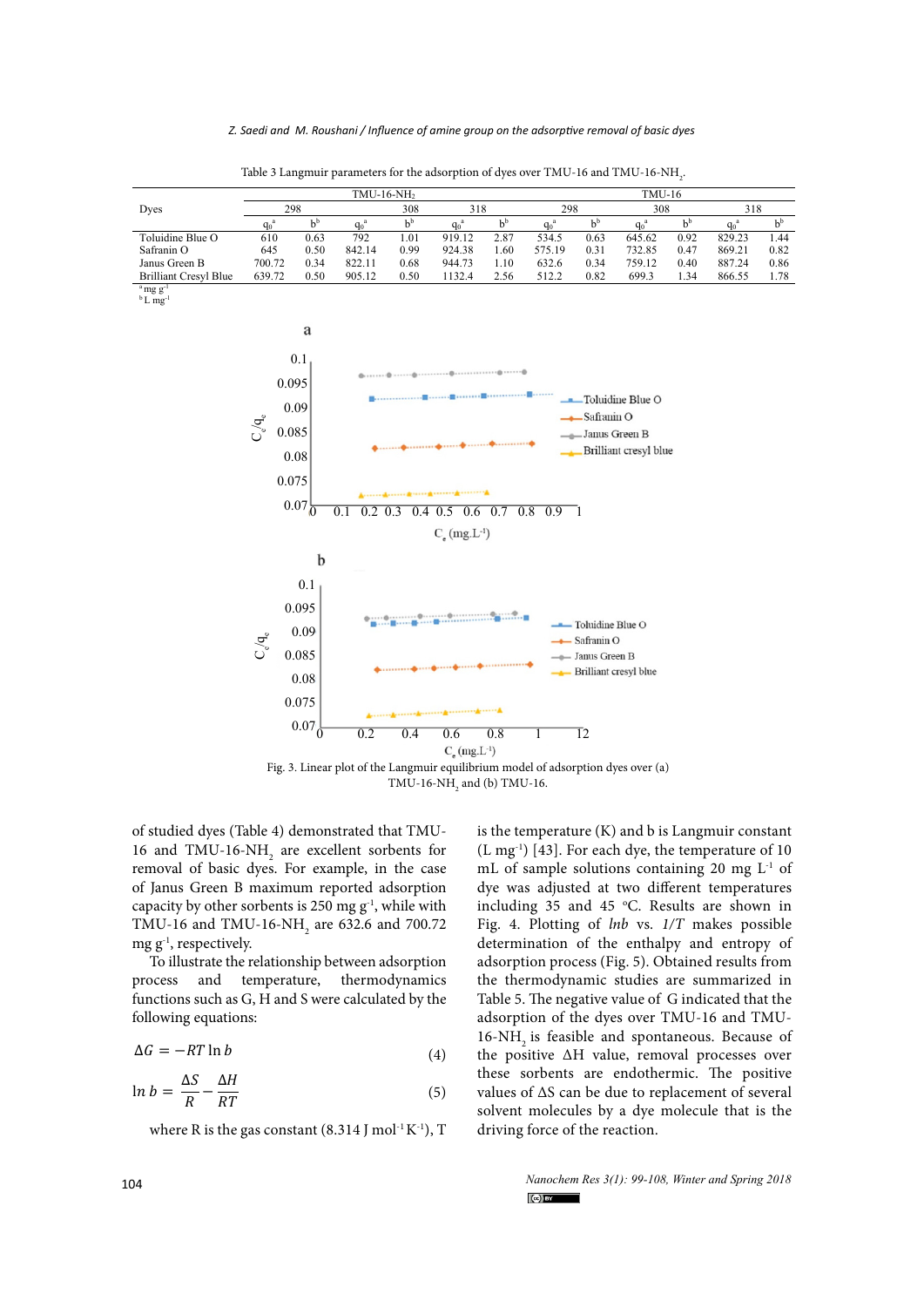*Z. Saedi and M. Roushani / Influence of amine group on the adsorptive removal of basic dyes* 

| Dye                          | Sorbent                                      | $q$ (mg $g^{-1}$ ) | Ref.               |
|------------------------------|----------------------------------------------|--------------------|--------------------|
|                              | ZnO/Zn(OH) <sub>2</sub> –NPAC                | 81.3-98.03         | $[31]$             |
|                              | TLR-PA                                       | 51                 | $[32]$             |
|                              | <b>PAC</b>                                   | 57                 | $[32]$             |
|                              | <b>MMMWCNTs</b>                              | 250                | $[33]$             |
| Janus Green B                | <b>CNTs</b>                                  | 166.67             | $[33]$             |
|                              | <b>OMWCNTs</b>                               | 56                 | $[34]$             |
|                              | $SDS-\gamma$ -Fe <sub>2</sub> O <sub>3</sub> | 172.4              | $[35]$             |
|                              | <b>TMU-16</b>                                | 632.6              | This Work          |
|                              | TMU-16-NH <sub>2</sub>                       | 700.72             | This Work          |
|                              | CMC-AcH                                      | 9.45               | $\lceil 36 \rceil$ |
|                              | HN                                           | 494.2              | $[37]$             |
|                              | Natural Clay                                 | 42                 | [38]               |
| <b>Brilliant Cresyl Blue</b> | $SDS-\gamma$ -Fe <sub>2</sub> O <sub>3</sub> | 166.7              | $[35]$             |
|                              | <b>TMU-16</b>                                | 512.2              | This Work          |
|                              | $TMU-16-NH2$                                 | 639.72             | This Work          |
|                              | Gypsum                                       | 25                 | $[39]$             |
|                              | Pulp fibers                                  | 70                 | $[40]$             |
| <b>Toluidine Blue</b>        | <b>TMU-16</b>                                | 534.5              | This Work          |
|                              | $TMU-16-NH2$                                 | 610                | This Work          |
|                              | Nickel sulfide NPs                           | 46                 | [41]               |
|                              | Magnetic Mesoporous Clay                     | 18.48              | [42]               |
| Safranin O                   | <b>TMU-16</b>                                | 575.19             | This Work          |
|                              | $TMU-16-NH2$                                 | 645                | This Work          |

 $\alpha$  comparison of maximum dyes adsorption capacity of MOFs with previously reported sorbents obtained from Langmuir Table 4 Comparison of maximum dyes adsorption capacity of MOFs with previously reported sorbents obtained from Langmuir<br>adsorption isotherm model adsorption isotherm model.

TLR-PA=Phosphoric-acid-treated tendu leaf refuse, PAC= Powdered activated carbon, MMMWCNTs= Magneticmodified multi-walled carbon nanotubes, CNTs= Carbon nanotubes, OMWCNTs =Oxidized multiwalled carbon nanotubes, HN= AAm-AMPSNa-MMT hydrogel nanocomposite, CMC-Ac H= Carboxy methyl cellulose incorporated acrylic hydrogels, NPs=Nanoparticles, SDS= Sodium dodecyl sulphate.



**Fig. 4** respectively) and TMU-16 ((c), (d) at 308 and 318 K, respectively).Fig. 4. Langmuir plots for the adsorption of dyes over sorbents at different temperatures:  $\text{TMU-16-NH}_2$  ((a), (b) at 308 and 318 K,

*Nanochem Res 3(1): 99-108, Winter and Spring 2018* 105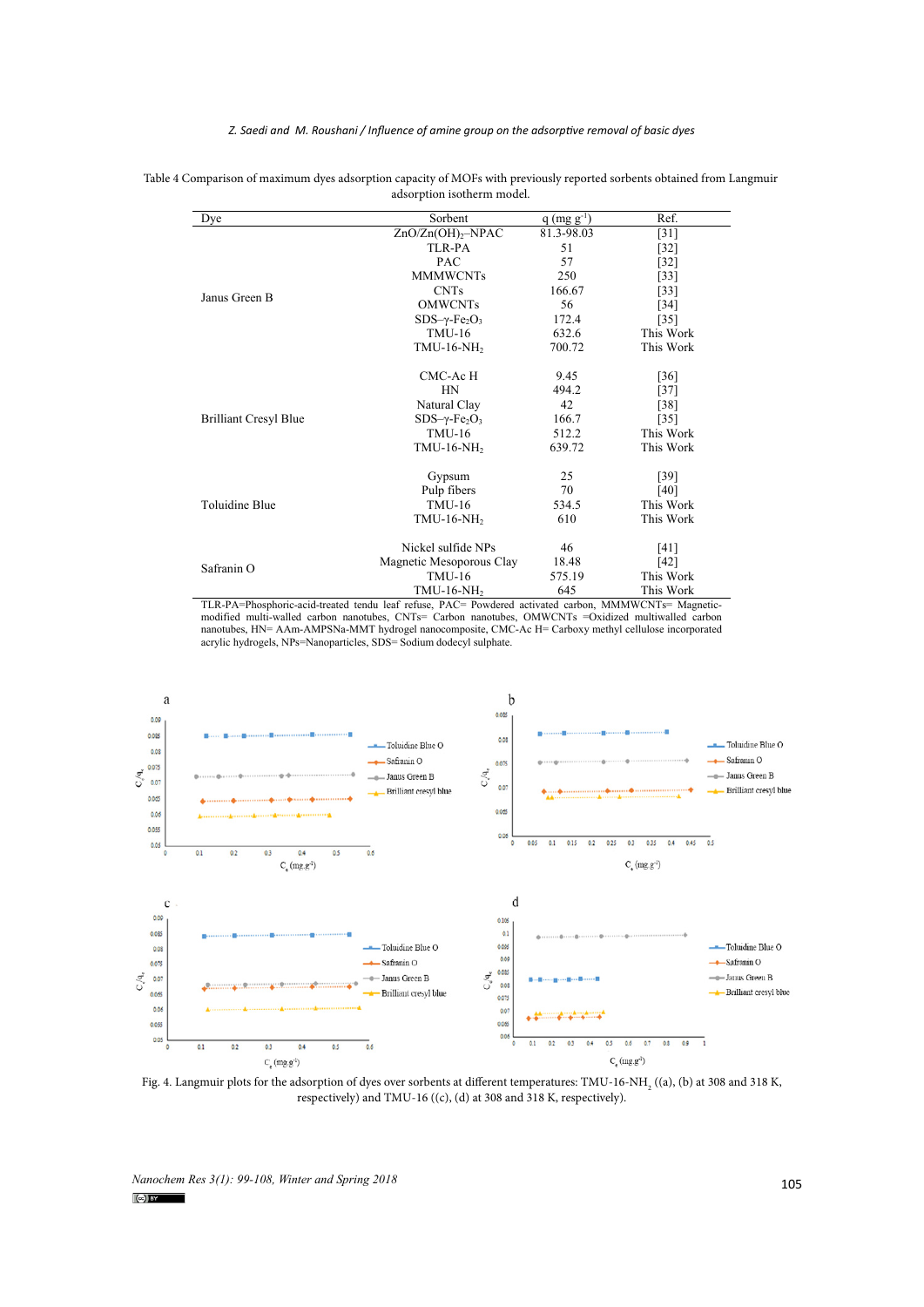*Z. Saedi and M. Roushani / Influence of amine group on the adsorptive removal of basic dyes* 

| $TMU-16-NH2$                 |                                     |       |      |                       |          |                                     | $TMU-16$ |       |            |                |  |  |
|------------------------------|-------------------------------------|-------|------|-----------------------|----------|-------------------------------------|----------|-------|------------|----------------|--|--|
|                              | $-\Delta G$ (kJ mol <sup>-1</sup> ) |       | ΔН   | $\Delta S$            |          | $-\Delta G$ (kJ mol <sup>-1</sup> ) |          | ΔΗ    | $\Delta S$ |                |  |  |
| Dyes                         | Temperature (K)                     |       | (kJ  | $(J \text{ mol}^{-})$ |          | Temperature $(K)$                   |          |       | J mol      |                |  |  |
|                              | 298                                 | 308   | 318  | $mol-1$               | $K^{-1}$ | 298                                 | 308      | 318   | $mol^{-1}$ | ${}^{1}K^{-1}$ |  |  |
| Toluidine Blue O             | 32.14                               | 34.17 | 35.2 | 48.81                 | 272.19   | 30.17                               | 31.1     | 32.19 | 32.08      | 208.81         |  |  |
| Safranin O                   | 30.17                               | 31.32 | 33.9 | 59.05                 | 289.55   | 28.78                               | 29.8     | 31.14 | 37.46      | 222.1          |  |  |
| Janus Green B                | 29.91                               | 31.62 | 32.8 | 46.03                 | 255.11   | 29.92                               | 30.3     | 32.2  | 35.98      | 220.3          |  |  |
| <b>Brilliant Cresyl Blue</b> | 32.4                                | 33.31 | 34.2 | 28.62                 | 204.76   | 31.4                                | 32.6     | 33.3  | 30.29      | 207.26         |  |  |

Table 5: Adsorption thermodynamics functions of dyes over TMU-16 and TMU-16-NH<sub>2</sub>.



**Fig. 5**  (b) TMU-16.

#### **CONCLUSION**

In this study, two isoreticular nanoporous  $Zn(II)$ -MOFs, TMU-16 and TMU-16-NH<sub>2</sub>, were found to exhibit the excellent adsorption capability for removal of cationic dyes from aqueous solutions. These MOFs showed a superior adsorption capacity and high adsorption rate for each dye. The adsorption isotherms fitted well to Langmuir model. Higher adsorption capacity was found for TMU-16-NH $_{\rm _2}$  compared to TMU-16 due to hydrogen bonding interaction between dyes and sorbent. Rate constants for each adsorption process of dye over MOFs were obtained with pseudosecond order kinetic model. Thermodynamic studies indicated that adsorption process is spontaneous and endothermic.

#### **ACKNOWLEDGMENTS**

Financial support for this work by the Ilam University, Ilam, Iran is gratefully acknowledged.

# **CONFLICT OF INTEREST**

The authors declare that there is no conflict of interests regarding the publication of this paper.

#### **SUPPLEMENTARY MATERIAL**

The Supplementary Material for this article can be found online at: http://nanochemres.org/

# **REFERENCES**

1. [Richardson SD, Ternes TA. Water Analysis: Emerging](https://doi.org/10.1021/ac200915r) [Contaminants and Current Issues. Analytical Chemistry.](https://doi.org/10.1021/ac200915r) [2011;83\(12\):4614-48.](https://doi.org/10.1021/ac200915r)

> *Nanochem Res 3(1): 99-108, Winter and Spring 2018*  $\left($ <sub>c</sub>o $\right)$  by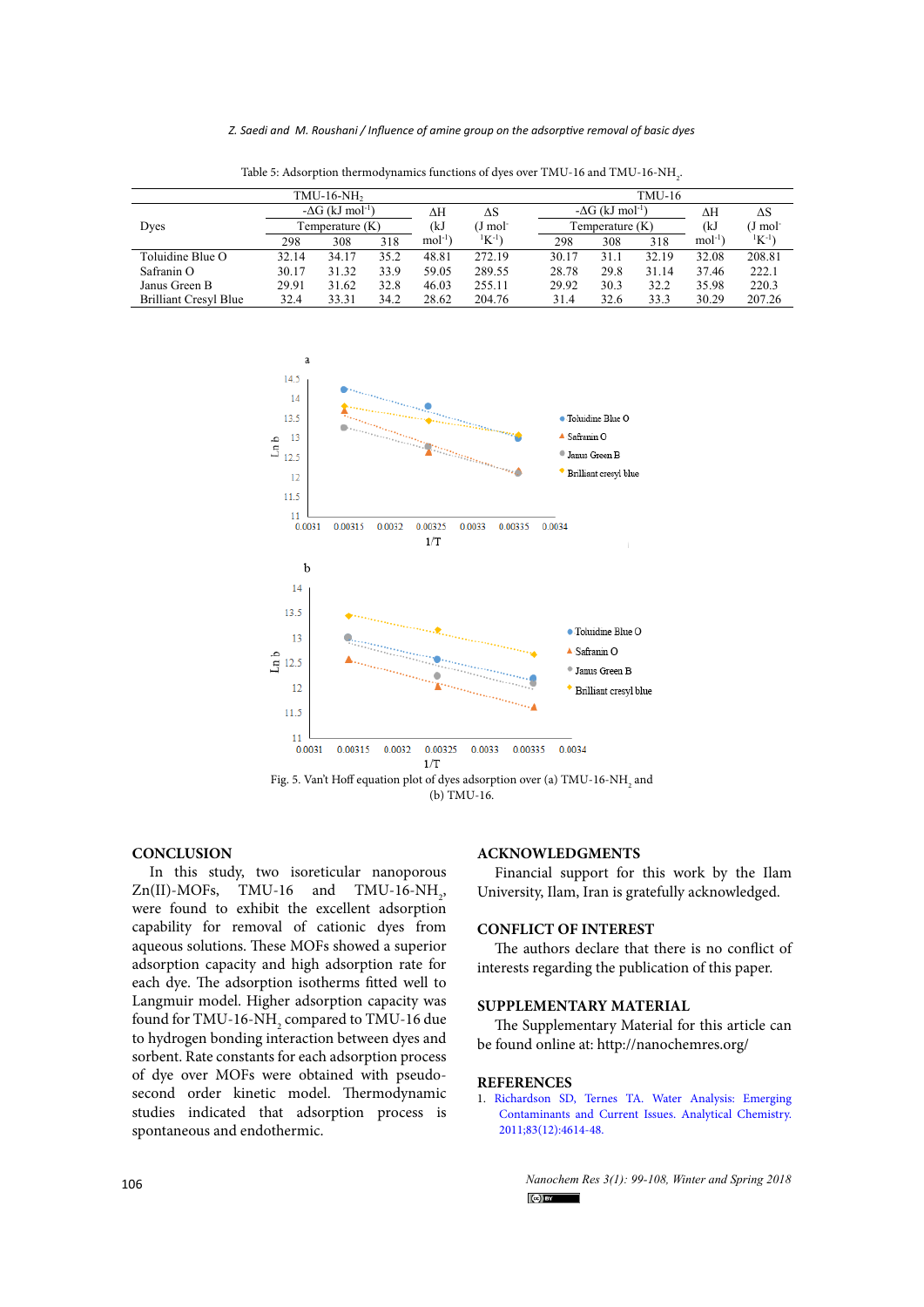- 2. [Richardson SD. Environmental Mass Spectrometry: Emerging](https://doi.org/10.1021/ac202903d)  [Contaminants and Current Issues. Analytical Chemistry.](https://doi.org/10.1021/ac202903d)  [2012;84\(2\):747-78.](https://doi.org/10.1021/ac202903d)
- 3. [Huang Y, Keller AA. Magnetic Nanoparticle Adsorbents](https://doi.org/10.1021/sc400047q)  [for Emerging Organic Contaminants. ACS Sustainable](https://doi.org/10.1021/sc400047q)  [Chemistry & Engineering. 2013;1\(7\):731-6.](https://doi.org/10.1021/sc400047q)
- 4. [Crini G. Non-conventional low-cost adsorbents for](http://www.sciencedirect.com/science/article/pii/S0960852405002452)  [dye removal: A review. Bioresource Technology.](http://www.sciencedirect.com/science/article/pii/S0960852405002452)  [2006;97\(9\):1061-85.](http://www.sciencedirect.com/science/article/pii/S0960852405002452)
- 5. [Al‐Degs YS, El‐Barghouthi MI, Khraisheh MA, Ahmad MN,](https://doi.org/10.1081/SS-120027403)  [Allen SJ. Effect of Surface Area, Micropores, Secondary](https://doi.org/10.1081/SS-120027403)  [Micropores, and Mesopores Volumes of Activated Carbons](https://doi.org/10.1081/SS-120027403)  [on Reactive Dyes Adsorption from Solution. Separation](https://doi.org/10.1081/SS-120027403)  [Science and Technology. 2005;39\(1\):97-111.](https://doi.org/10.1081/SS-120027403)
- 6. [Wang S, Boyjoo Y, Choueib A, Zhu ZH. Removal of dyes](http://www.sciencedirect.com/science/article/pii/S0043135404004592)  [from aqueous solution using fly ash and red mud. Water](http://www.sciencedirect.com/science/article/pii/S0043135404004592)  [Research. 2005;39\(1\):129-38.](http://www.sciencedirect.com/science/article/pii/S0043135404004592)
- 7. [Robinson T, McMullan G, Marchant R, Nigam P. Remediation](http://www.sciencedirect.com/science/article/pii/S0960852400000808)  [of dyes in textile effluent: a critical review on current](http://www.sciencedirect.com/science/article/pii/S0960852400000808)  [treatment technologies with a proposed alternative.](http://www.sciencedirect.com/science/article/pii/S0960852400000808)  [Bioresource Technology. 2001;77\(3\):247-55.](http://www.sciencedirect.com/science/article/pii/S0960852400000808)
- 8. [Loghman K, Mohammad M, Esmail YM, Ali N. Effect of](https://onlinelibrary.wiley.com/doi/abs/10.1111/j.1751-1097.2010.00756.x)  Nano TiO2 on Self-cleaning Property of Cross-linking [Cotton Fabric with Succinic Acid Under UV Irradiation.](https://onlinelibrary.wiley.com/doi/abs/10.1111/j.1751-1097.2010.00756.x)  [Photochemistry and Photobiology. 2010;86\(5\):1030-7.](https://onlinelibrary.wiley.com/doi/abs/10.1111/j.1751-1097.2010.00756.x)
- 9. [Mezohegyi G, van der Zee FP, Font J, Fortuny A, Fabregat A.](http://www.sciencedirect.com/science/article/pii/S0301479712000904)  [Towards advanced aqueous dye removal processes: A short](http://www.sciencedirect.com/science/article/pii/S0301479712000904)  [review on the versatile role of activated carbon. Journal of](http://www.sciencedirect.com/science/article/pii/S0301479712000904)  [Environmental Management. 2012;102:148-64.](http://www.sciencedirect.com/science/article/pii/S0301479712000904)
- 10. [Yu J-X, Wang L-Y, Chi R-A, Zhang Y-F, Xu Z-G, Guo J. A](https://doi.org/10.1007/s11356-012-0903-3)  [simple method to prepare magnetic modified beer yeast and](https://doi.org/10.1007/s11356-012-0903-3)  [its application for cationic dye adsorption. Environmental](https://doi.org/10.1007/s11356-012-0903-3)  [Science and Pollution Research. 2013;20\(1\):543-51.](https://doi.org/10.1007/s11356-012-0903-3)
- 11. [Murugan K, Panneerselvam C, Subramaniam J,](https://doi.org/10.1007/s11356-016-6832-9)  [Madhiyazhagan P, Hwang J-S, Wang L, et al. Eco-friendly](https://doi.org/10.1007/s11356-016-6832-9)  [drugs from the marine environment: spongeweed](https://doi.org/10.1007/s11356-016-6832-9)[synthesized silver nanoparticles are highly effective](https://doi.org/10.1007/s11356-016-6832-9)  [on Plasmodium falciparum and its vector Anopheles](https://doi.org/10.1007/s11356-016-6832-9)  [stephensi, with little non-target effects on predatory](https://doi.org/10.1007/s11356-016-6832-9)  [copepods. Environmental Science and Pollution Research.](https://doi.org/10.1007/s11356-016-6832-9)  [2016;23\(16\):16671-85.](https://doi.org/10.1007/s11356-016-6832-9)
- 12. [Wang H, Yuan X, Zeng G, Leng L, Peng X, Liao K, et al.](https://doi.org/10.1007/s11356-014-3025-2)  [Removal of malachite green dye from wastewater by](https://doi.org/10.1007/s11356-014-3025-2)  [different organic acid-modified natural adsorbent: kinetics,](https://doi.org/10.1007/s11356-014-3025-2)  [equilibriums, mechanisms, practical application, and](https://doi.org/10.1007/s11356-014-3025-2)  [disposal of dye-loaded adsorbent. Environmental Science](https://doi.org/10.1007/s11356-014-3025-2)  [and Pollution Research. 2014;21\(19\):11552-64.](https://doi.org/10.1007/s11356-014-3025-2)
- 13. [Khan NA, Hasan Z, Jhung SH. Adsorptive removal of](http://www.sciencedirect.com/science/article/pii/S0304389412011028)  [hazardous materials using metal-organic frameworks](http://www.sciencedirect.com/science/article/pii/S0304389412011028)  [\(MOFs\): A review. Journal of Hazardous Materials.](http://www.sciencedirect.com/science/article/pii/S0304389412011028)  [2013;244-245:444-56.](http://www.sciencedirect.com/science/article/pii/S0304389412011028)
- 14. [Zhao Z, Li X, Huang S, Xia Q, Li Z. Adsorption and Diffusion](https://doi.org/10.1021/ie101414n)  [of Benzene on Chromium-Based Metal Organic Framework](https://doi.org/10.1021/ie101414n)  [MIL-101 Synthesized by Microwave Irradiation. Industrial](https://doi.org/10.1021/ie101414n)  [& Engineering Chemistry Research. 2011;50\(4\):2254-61.](https://doi.org/10.1021/ie101414n)
- 15. [Huang Y, Li J, Chen X, Wang X. Applications of conjugated](http://pubs.rsc.org/en/content/articlehtml/2014/ra/c4ra11496e)  [polymer based composites in wastewater purification. RSC](http://pubs.rsc.org/en/content/articlehtml/2014/ra/c4ra11496e)  [Advances. 2014;4\(107\):62160-78.](http://pubs.rsc.org/en/content/articlehtml/2014/ra/c4ra11496e)
- 16. [Sumida K, Rogow DL, Mason JA, McDonald TM, Bloch ED,](https://doi.org/10.1021/cr2003272)  [Herm ZR, et al. Carbon Dioxide Capture in Metal–Organic](https://doi.org/10.1021/cr2003272)  [Frameworks. Chemical Reviews. 2012;112\(2\):724-81.](https://doi.org/10.1021/cr2003272)
- 17. [Li J-R, Ma Y, McCarthy MC, Sculley J, Yu J, Jeong H-K, et](http://www.sciencedirect.com/science/article/pii/S0010854511000701)  [al. Carbon dioxide capture-related gas adsorption and](http://www.sciencedirect.com/science/article/pii/S0010854511000701)

*Nanochem Res 3(1): 99-108, Winter and Spring 2018* **107 107** 

[separation in metal-organic frameworks. Coordination](http://www.sciencedirect.com/science/article/pii/S0010854511000701) [Chemistry Reviews. 2011;255\(15\):1791-823.](http://www.sciencedirect.com/science/article/pii/S0010854511000701)

- 18. [Planas N, Dzubak AL, Poloni R, Lin L-C, McManus A,](https://doi.org/10.1021/ja4004766) [McDonald TM, et al. The Mechanism of Carbon Dioxide](https://doi.org/10.1021/ja4004766) [Adsorption in an Alkylamine-Functionalized Metal–](https://doi.org/10.1021/ja4004766) [Organic Framework. Journal of the American Chemical](https://doi.org/10.1021/ja4004766) [Society. 2013;135\(20\):7402-5.](https://doi.org/10.1021/ja4004766)
- 19. [Cychosz KA, Wong-Foy AG, Matzger AJ. Liquid Phase](https://doi.org/10.1021/ja802121u) [Adsorption by Microporous Coordination Polymers:](https://doi.org/10.1021/ja802121u) [Removal of Organosulfur Compounds. Journal of the](https://doi.org/10.1021/ja802121u) [American Chemical Society. 2008;130\(22\):6938-9.](https://doi.org/10.1021/ja802121u)
- 20. [Li H, Eddaoudi M, O'Keeffe M, Yaghi OM. Design and](http://dx.doi.org/10.1038/46248) [synthesis of an exceptionally stable and highly porous](http://dx.doi.org/10.1038/46248) [metal-organic framework. Nature. 1999;402:276.](http://dx.doi.org/10.1038/46248)
- 21. [Du D-Y, Qin J-S, Li S-L, Su Z-M, Lan Y-Q. Recent advances](http://dx.doi.org/10.1039/C3CS60404G) [in porous polyoxometalate-based metal-organic framework](http://dx.doi.org/10.1039/C3CS60404G) [materials. Chemical Society Reviews. 2014;43\(13\):4615-32.](http://dx.doi.org/10.1039/C3CS60404G)
- 22. [Dhakshinamoorthy A, Garcia H. Catalysis by metal](http://dx.doi.org/10.1039/C2CS35047E) [nanoparticles embedded on metal-organic frameworks.](http://dx.doi.org/10.1039/C2CS35047E) [Chemical Society Reviews. 2012;41\(15\):5262-84.](http://dx.doi.org/10.1039/C2CS35047E)
- 23. [Britt D, Lee C, Uribe-Romo FJ, Furukawa H, Yaghi OM.](https://doi.org/10.1021/ic100652x) [Ring-Opening Reactions within Porous Metal−Organic](https://doi.org/10.1021/ic100652x) [Frameworks. Inorganic Chemistry. 2010;49\(14\):6387-9.](https://doi.org/10.1021/ic100652x)
- 24. [Haque E, Lee JE, Jang IT, Hwang YK, Chang J-S, Jegal](http://www.sciencedirect.com/science/article/pii/S0304389410006308) [J, et al. Adsorptive removal of methyl orange from](http://www.sciencedirect.com/science/article/pii/S0304389410006308) [aqueous solution with metal-organic frameworks, porous](http://www.sciencedirect.com/science/article/pii/S0304389410006308) [chromium-benzenedicarboxylates. Journal of Hazardous](http://www.sciencedirect.com/science/article/pii/S0304389410006308) [Materials. 2010;181\(1\):535-42.](http://www.sciencedirect.com/science/article/pii/S0304389410006308)
- 25. [Haque E, Jun JW, Jhung SH. Adsorptive removal of](http://www.sciencedirect.com/science/article/pii/S0304389410011945) [methyl orange and methylene blue from aqueous](http://www.sciencedirect.com/science/article/pii/S0304389410011945) [solution with a metal-organic framework material, iron](http://www.sciencedirect.com/science/article/pii/S0304389410011945) [terephthalate \(MOF-235\). Journal of Hazardous Materials.](http://www.sciencedirect.com/science/article/pii/S0304389410011945) [2011;185\(1\):507-11.](http://www.sciencedirect.com/science/article/pii/S0304389410011945)
- 26. [Haque E, Lo V, Minett AI, Harris AT, Church TL.](http://dx.doi.org/10.1039/c3ta13589f) [Dichotomous adsorption behaviour of dyes on an amino](http://dx.doi.org/10.1039/c3ta13589f)[functionalised metal–organic framework, amino-MIL-](http://dx.doi.org/10.1039/c3ta13589f)[101\(Al\). J Mater Chem A. 2014;2\(1\):193-203.](http://dx.doi.org/10.1039/c3ta13589f)
- 27. [Safarifard V, Morsali A. Influence of an amine group](http://dx.doi.org/10.1039/c4ce01331j) [on the highly efficient reversible adsorption of iodine](http://dx.doi.org/10.1039/c4ce01331j) [in two novel isoreticular interpenetrated pillared-layer](http://dx.doi.org/10.1039/c4ce01331j) [microporous metal–organic frameworks. CrystEngComm.](http://dx.doi.org/10.1039/c4ce01331j) [2014;16\(37\):8660-3.](http://dx.doi.org/10.1039/c4ce01331j)
- 28. [Ciurtin DM, Dong Y-B, Smith MD, Barclay T, zur Loye H-C.](http://dx.doi.org/10.1021/ic0014336) [Two VersatileN,N'-Bipyridine-Type Ligands for Preparing](http://dx.doi.org/10.1021/ic0014336) [Organic−Inorganic Coordination Polymers: New Cobalt](http://dx.doi.org/10.1021/ic0014336)[and Nickel-Containing Framework Materials. Inorganic](http://dx.doi.org/10.1021/ic0014336) [Chemistry. 2001;40\(12\):2825-34.](http://dx.doi.org/10.1021/ic0014336)
- 29. [Hameed BH, Rahman AA. Removal of phenol from aqueous](http://dx.doi.org/10.1016/j.jhazmat.2008.03.028) [solutions by adsorption onto activated carbon prepared](http://dx.doi.org/10.1016/j.jhazmat.2008.03.028) [from biomass material. Journal of Hazardous Materials.](http://dx.doi.org/10.1016/j.jhazmat.2008.03.028) [2008;160\(2-3\):576-81.](http://dx.doi.org/10.1016/j.jhazmat.2008.03.028)
- 30. [Ho YS, McKay G. Pseudo-second order model for sorption](http://dx.doi.org/10.1016/s0032-9592(98)00112-5) [processes. Process Biochemistry. 1999;34\(5\):451-65.](http://dx.doi.org/10.1016/s0032-9592(98)00112-5)
- 31. [Ghaedi M, Khafri HZ, Asfaram A, Goudarzi A. Response](http://dx.doi.org/10.1016/j.saa.2015.06.128) [surface methodology approach for optimization of](http://dx.doi.org/10.1016/j.saa.2015.06.128) [adsorption of Janus Green B from aqueous solution onto](http://dx.doi.org/10.1016/j.saa.2015.06.128) [ZnO/Zn\(OH\)2-NP-AC: Kinetic and isotherm study.](http://dx.doi.org/10.1016/j.saa.2015.06.128) [Spectrochimica Acta Part A: Molecular and Biomolecular](http://dx.doi.org/10.1016/j.saa.2015.06.128) [Spectroscopy. 2016;152:233-40.](http://dx.doi.org/10.1016/j.saa.2015.06.128)
- 32. [K. Nagda G, S. Ghole V. ScienceAsia. 2011;37\(1\):38.](http://dx.doi.org/10.2306/scienceasia1513-1874.2011.37.038)
- 33. [Madrakian T, Afkhami A, Ahmadi M, Bagheri H. Removal of](http://dx.doi.org/10.1016/j.jhazmat.2011.08.078) [some cationic dyes from aqueous solutions using magnetic](http://dx.doi.org/10.1016/j.jhazmat.2011.08.078)[modified multi-walled carbon nanotubes. Journal of](http://dx.doi.org/10.1016/j.jhazmat.2011.08.078)